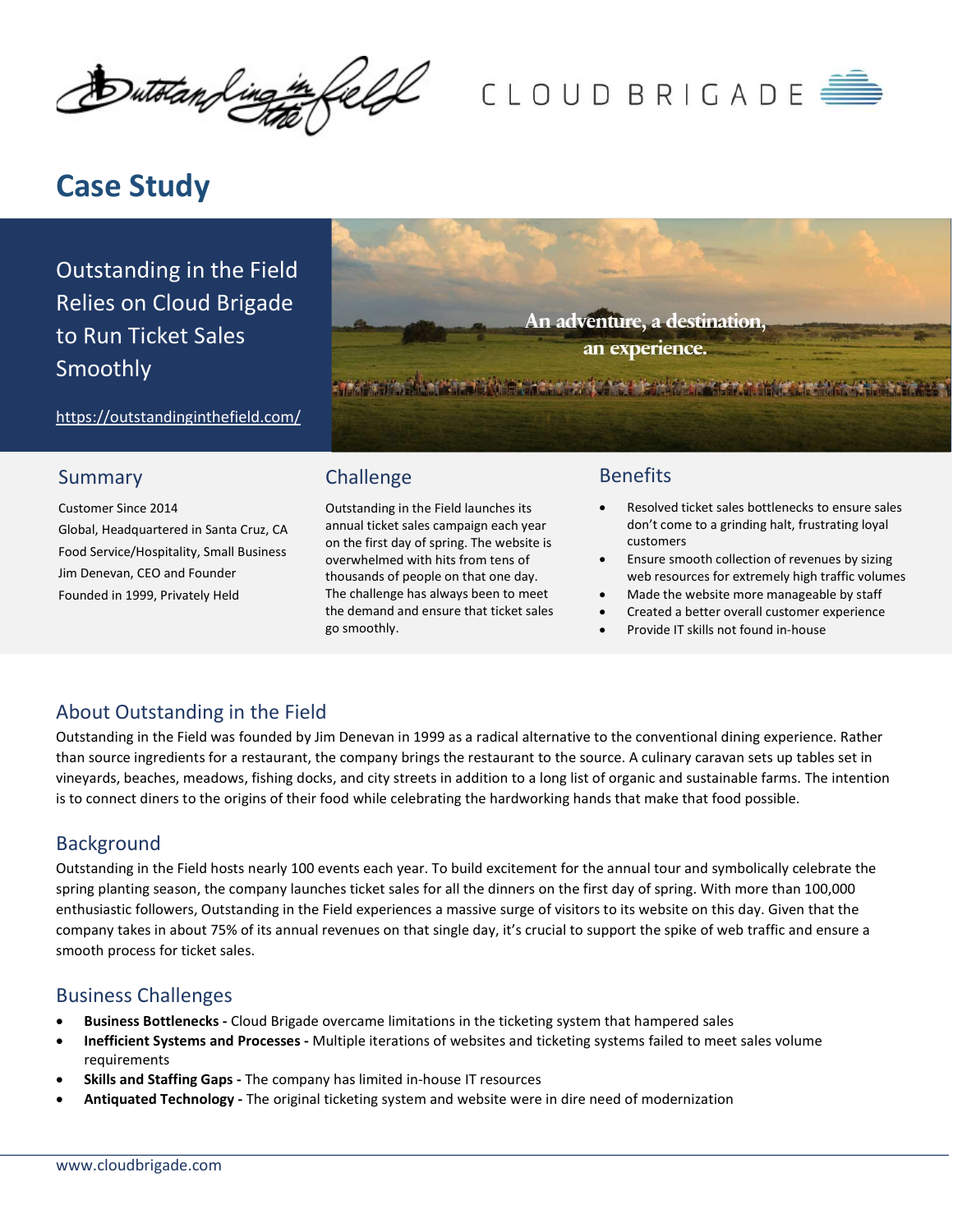### Why Cloud Brigade

When Outstanding in the Field first engaged with Cloud Brigade in 2014, the existing custom-built website and ecommerce system were crumbling under the weight of customer demand. There have been several attempts to redesign the website and deploy a supportive ticket sales system over the years, including an application development effort by Cloud Brigade. With the latest refresh that began in 2019, Cloud Brigade introduced new cloud-based solutions and load-testing technology that finally seem to have resolved the web load issues. All along, Outstanding in the Field had the confidence that Cloud Brigade could deliver where others had failed.

"Chris [Miller] and the team at Cloud Brigade helped recognize issues with the site that we would not have seen ourselves and it was very valuable to us. Chris is always our go-to person to call whenever there's an issue. We know and trust that he understands our business and what is going to happen. Cloud Brigade is tenacious in resolving nagging issues."

 – Seth Heitzenrater, Customer Service Manager, Outstanding in the Field

# The Ticket Sales Process is Enormously Complex

Across more than two decades, world renowned chef and artist Jim Denevan has built a huge following for his experiential on-location dinners. People anxiously await the day when tickets are available for the tour events. Tickets go on sale the first day of spring, symbolic of renewal and the start of planting season for the host farms and vineyards. On that day, tens of thousands of tickets are sold over the web and Outstanding in the Field takes in three-quarters of its revenue for the entire year.

A failure of the ticket sales process, or even bad customer experiences such as slow page loading of the website, could be disastrous for the company. The challenge of steering so

 much traffic to the ticketing system on a single day is very taxing on the e-commerce technology. Few platforms are designed to sustain good performance during a spike of overwhelming simultaneous usage. Over the years, Outstanding in the Field has worked with numerous vendors who have attempted to overcome the challenges in one way or another.

A major consideration is that Outstanding in the Field wants to control the website or content management system where information about its events is hosted and displayed. The backend ticketing system can be a separate but integrated system so that the event browsing and ticket purchase procedures are seamless for customers. One iteration of the system had the event content hosted on WordPress and the ticket purchase process being handed off to Vendini.

In 2019, Outstanding in the Field went through yet another iteration of its website and ticket sales process. A third party developer created the front-end website but failed to thoroughly test it. Cloud Brigade was tasked with taking over the project to resolve bottlenecks and get everything to work as needed.

#### **Technology**

- Software: WordPress, LoadStorm
- PaaS: Kinsta
- IaaS: AWS

#### **Services**

- Cloud Infrastructure: Amazon EC2 (Elastic Compute), RDS (Relational Database Service), Simple Storage Service (S3), and CloudFront
- Application Development: Website and e-commerce ticketing system
- Systems Support: Technical Consulting, Load Testing

#### Partners

partner network

# KINSTO



# Load-Testing Proves to Be Key to Resolving **Issues**

Cloud Brigade migrated the new website to a managed service in the cloud. "We were confident this service could handle the load," says Chris Miller, CEO of Cloud Brigade. "We leveraged our partner Kinsta for this high-speed WordPress managed hosting service based on Linux containers, and this allows us to scale up or down their server resources at the click of a button." The built-in scalability of the cloud ensures that massive amounts of resources are quickly available on the first day of ticket sales. Then they can be scaled back when no longer needed to minimize hosting expenses.